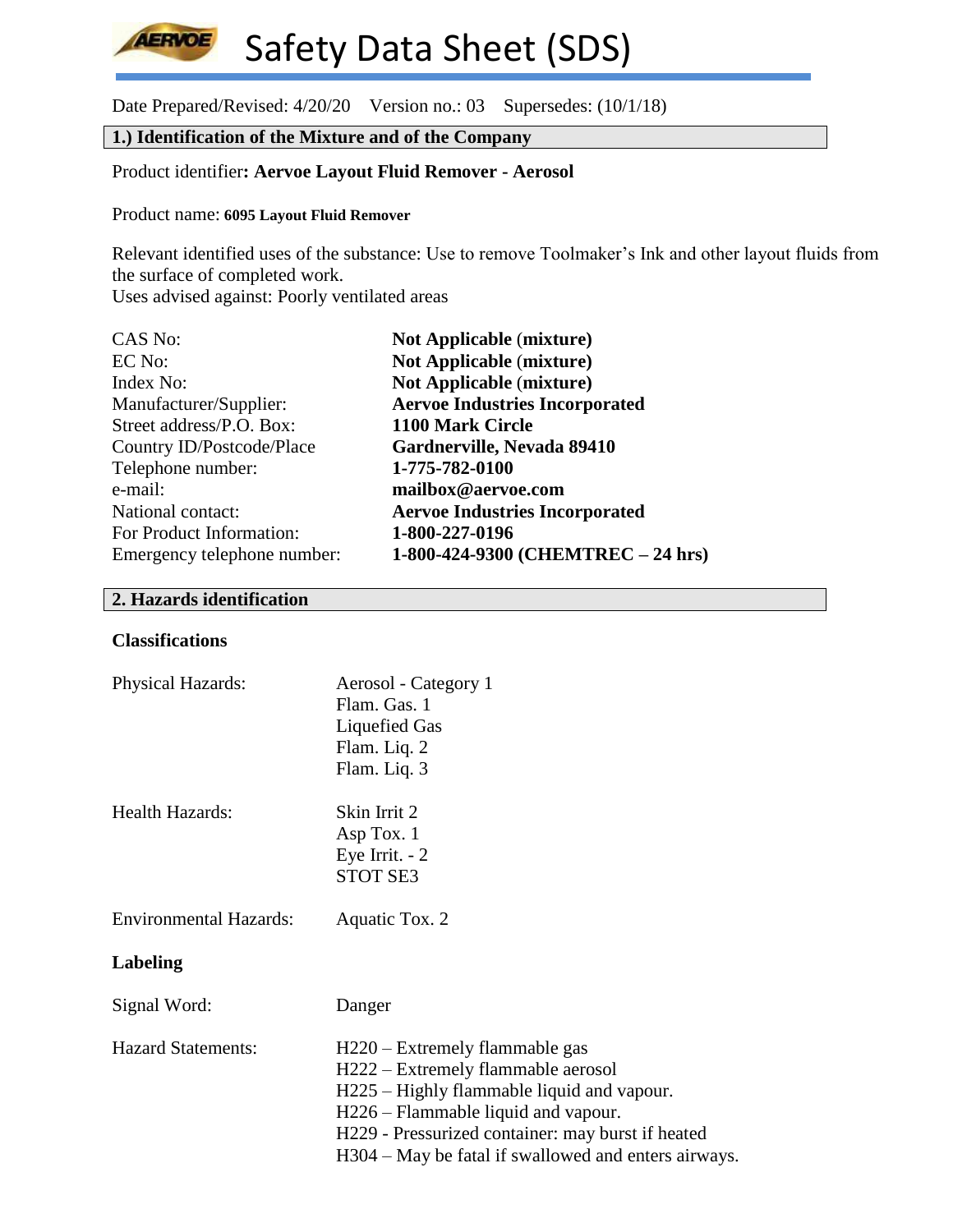

Date Prepared/Revised: 4/20/20 Version no.: 03 Supersedes: (10/1/18)

- H315 Causes skin irritation
- H319 Causes serious eye irritation.
- H336 May cause drowsiness or dizziness.
- H411 Toxic to aquatic life with long lasting effects.

- Precautionary Statements: P101 If medical advice is needed, have product container or label at hand
	- P102 Keep out of reach of children
	- P103 Read label before use
	- P210 Keep away from heat/sparks/open flames/hot surfaces no smoking
	- P211 Do not spray on an open flame or other ignition source
	- P251 Pressurized container: Do not pierce or burn, even after use
	- P261 Avoid breathing dust/fume/gas/mist/vapours/spray
	- P262 Do not get in eyes, on skin, or on clothing
	- P264 Wash … thoroughly after handling
	- P280 Wear protective gloves/eye protection/face protection

P303+P361+P353 - If on skin or hair, remove/takeoff immediately all contaminated clothing. Rinse skin with water/shower.

- P410+P412 Protect from sunlight. Do not expose to temperatures exceeding 50ºC/122ºF
- P501 Dispose of contents/container in accordance with local/regional/national/international regulation



Symbols/Pictograms:

# 3. **Composition / Information on Ingredients**

#### **Composition**

| Chemical           | Synonyms         | <b>CAS</b> Number | <b>EINECS</b> | Weight    | <b>Hazard Category</b> | H-Code           |
|--------------------|------------------|-------------------|---------------|-----------|------------------------|------------------|
|                    |                  |                   | Number        | Percent   |                        |                  |
| Acetone            | Propanone        | $67-64-1$         | 200-662-2     | 10-30%    | Flam. Liq. 2           | H <sub>225</sub> |
|                    |                  |                   |               |           | Eye Irrit. 2           | H319             |
|                    |                  |                   |               |           | STOT SE <sub>3</sub>   | H336             |
| Aliphatic          | Solvent          | 64742-89-8        | 265-192-2     | 10-30%    | Flam Liq. 2            | H <sub>225</sub> |
| Petroleum          | Naphtha          |                   |               |           | Skin Irr. 2            | H <sub>304</sub> |
| <b>Distillates</b> |                  |                   |               |           | Asp. Tox. 1            | H315             |
|                    |                  |                   |               |           | STOT SE <sub>3</sub>   | H <sub>336</sub> |
|                    |                  |                   |               |           | Aquatic Tox. 2         | H411             |
| Hydrocarbon        | <b>LPG</b>       | 68476-86-8        | 270-705-8     | 10-30%    | Liquefied Gas          | H <sub>220</sub> |
| Propellant         |                  |                   |               |           | Flam. Gas 1            | H <sub>229</sub> |
| n-Butyl            | n-Butyl          | 123-86-4          | 204-658-1     | $5 - 10%$ | Flam. Liq. 3           | H <sub>226</sub> |
| Acetate            | Ester            |                   |               |           | STOT SE <sub>3</sub>   | H336             |
| Isopropanol        | <i>Isopropyl</i> | $67 - 63 - 0$     | 200-661-7     | $5 - 10%$ | Flam. Liq. 2           | H <sub>225</sub> |
|                    | Alcohol          |                   |               |           | Eye Irrit. 2           | H319             |
|                    |                  |                   |               |           | STOT SE <sub>3</sub>   | H336             |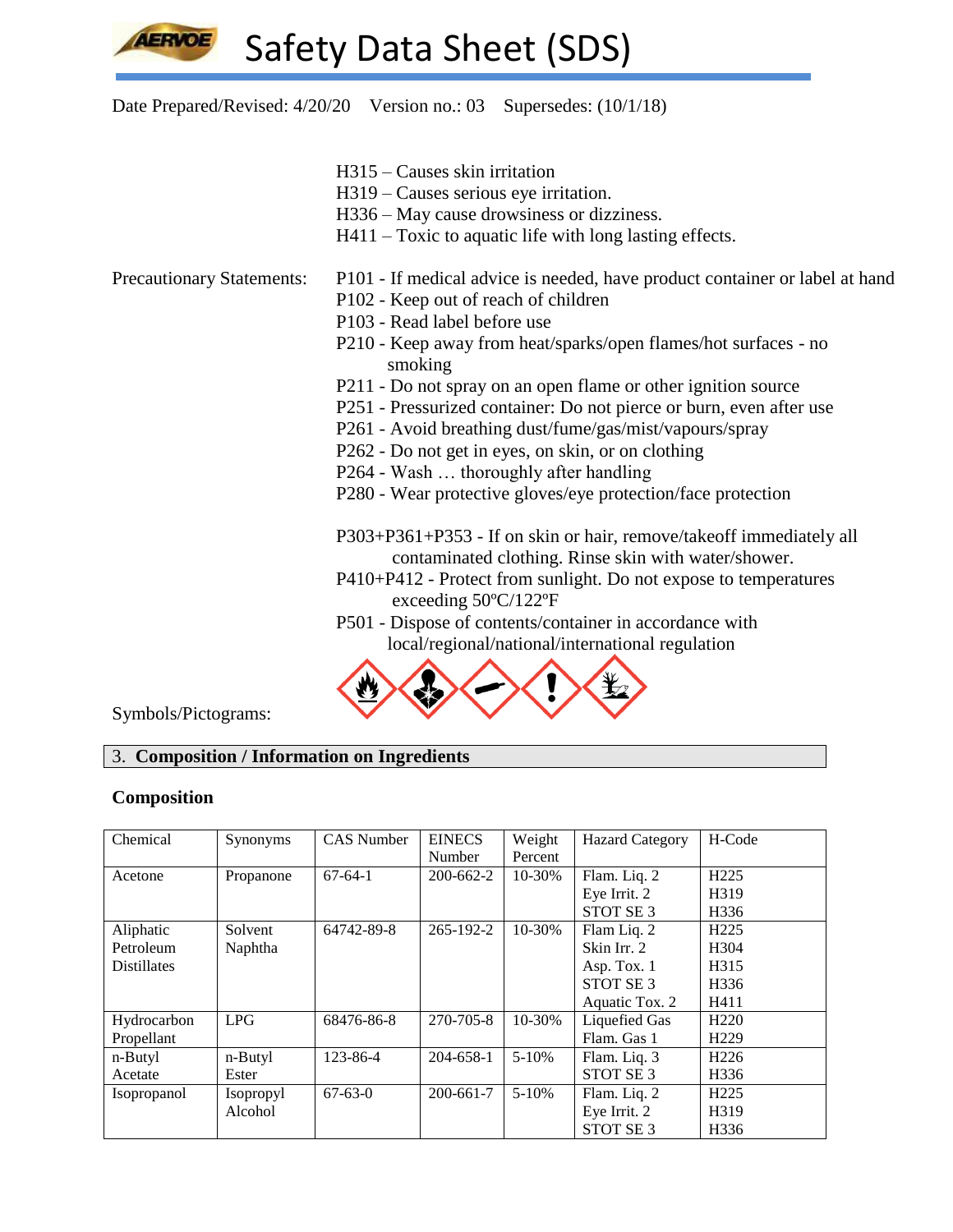Date Prepared/Revised: 4/20/20 Version no.: 03 Supersedes: (10/1/18)

# **Other Product Information**

Chemical Identity: Mixture

## **4.) First Aid Measures**

**AERVOE** 

| <b>General Advice:</b><br><b>Inhalation First Aid:</b> | If symptoms persist, always call a doctor.<br>Remove victim to fresh air and provide oxygen if breathing is<br>difficult. If not breathing, give artificial respiration, preferably               |
|--------------------------------------------------------|---------------------------------------------------------------------------------------------------------------------------------------------------------------------------------------------------|
| <b>Skin Contact First Aid:</b>                         | mouth to mouth. Get medical attention immediately.<br>Wash with soap and water. Remove contaminated clothing and                                                                                  |
|                                                        | shoes. Get medical attention immediately. Wash clothing before<br>reuse.                                                                                                                          |
| <b>Eye Contact First Aid:</b>                          | If contact with eyes, immediately flush eyes with plenty of water<br>for at least 15 minutes, while holding eyelids open. Get medical<br>attention immediately.                                   |
| <b>Ingestion First Aid:</b>                            | If swallowed, wash out mouth with water provided the person is<br>conscious. Do not induce vomiting. Never give anything by mouth<br>to an unconscious person. Get medical attention immediately. |
| <b>Most Important</b>                                  |                                                                                                                                                                                                   |
| <b>Symptoms/Effects:</b>                               | Exposure may cause slight irritation to the skin, eyes, and respiratory tract.<br>Excessive exposure may cause central nervous system effects.                                                    |

# **5. Fire Fighting Measures**

| <b>Flammable Properties:</b><br><b>Auto Ignition Temperature:</b> | Aerosol<br>Not Available                                                                                                                    |
|-------------------------------------------------------------------|---------------------------------------------------------------------------------------------------------------------------------------------|
| Suitable extinguishing media:                                     | Carbon dioxide, dry chemical, water spray.                                                                                                  |
| Unsuitable extinguishing media:                                   | None known                                                                                                                                  |
| Special hazards arising from the                                  |                                                                                                                                             |
| substance or mixture:                                             | None known                                                                                                                                  |
| Hazardous combustion products:                                    | Carbon dioxide, Carbon monoxide                                                                                                             |
| Fire & Explosion Hazards:                                         | Closed Containers may rupture due to the buildup of pressure                                                                                |
|                                                                   | from extreme temperatures.                                                                                                                  |
|                                                                   | Precautions for fire-fighters: Use water spray to cool containers exposed to heat or fire to prevent                                        |
|                                                                   | pressure build up. In the event of a fire, wear full protective clothing and                                                                |
|                                                                   | NIOSH- approved self-contained breathing apparatus with full face piece<br>operated in the pressure demand or other positive pressure mode. |

# **6. Accidental Release Measures**

# **PERSONAL PRECAUTIONARY MEASURES:**

- 1) Follow personal protective equipment recommendations found in section 8.
- 2) Maintain adequate ventilation.

# **SPILL CLEAN-UP PROCEDURES:**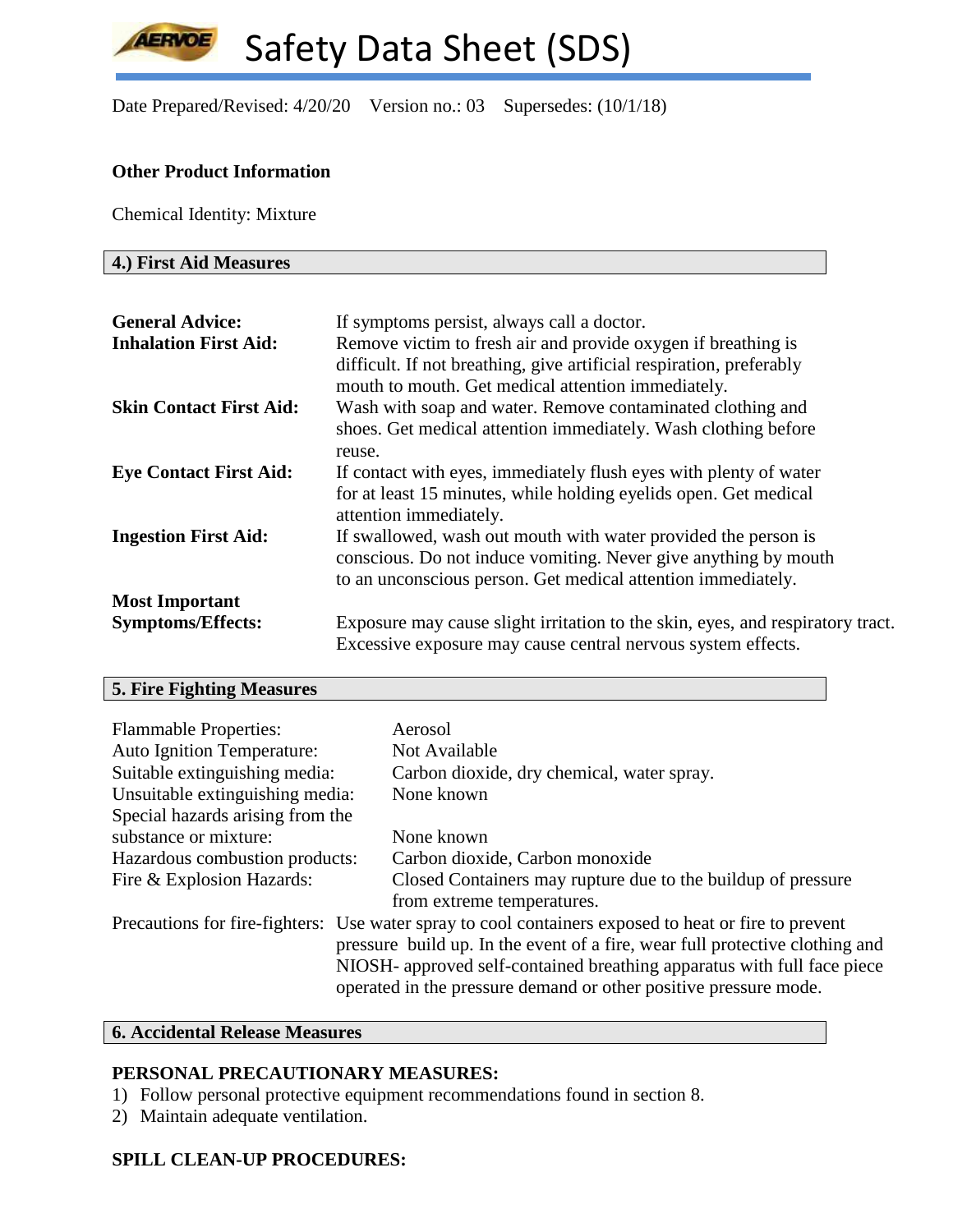Date Prepared/Revised:  $4/20/20$  Version no.: 03 Supersedes: (10/1/18)

- 1.) Evacuate unprotected personnel from the area.
- 2.) Remove sources of ignition if safe to do so.
- 3.) Pickup spilled materials using non-sparking tools and place in an appropriate container for disposal.
- 4.) Contain spill to prevent material from entering sewage or ground water systems.
- 5.) Always dispose of waste materials in accordance with all EU, National and Local Regulations.

### **7. Handling and Storage**

#### **Handling**:

Flammable Aerosol, use in a well ventilated area. Do not use near sources of ignition. Do not to eat, drink and smoke while working with this material. Wash hands after use.

# **Conditions for safe storage, including any incompatibilities:**

Store out of direct sunlight. Storage Temperature:  $32^{\circ}$  to  $120^{\circ}$ F (0° to 49°C). No known incompatibilities.

### **8. Exposure Controls / Personal Protection**

### **Appropriate engineering controls:**

Ensure adequate ventilation. A system of local and/or general exhaust is recommended to keep employee exposures below the Airborne Exposure Limits.

Keep away from sources of ignition.

Take precautionary measures against static discharge.

#### **Personal Protection:**

Eye & face protection devices such as safety glasses, safety goggles or face shield are recommended.

#### **Skin protection**

Wear the appropriate protective clothing, including boots, gloves, lab coat, apron or coveralls, as appropriate, to prevent skin contact.

#### **Respiratory protection:**

Use only in an adequately ventilated area. For unknown vapor concentrations use a positive-pressure, pressure-demand, self-contained breathing apparatus (SCBA).

| <b>Hazardous Ingredient</b>     | <b>CAS</b>    | <b>ACGIH TLV</b> | <b>ACGIH TLV</b> | <b>OSHA</b> | <b>OSHA PEL</b> |
|---------------------------------|---------------|------------------|------------------|-------------|-----------------|
|                                 | <b>Number</b> | (TWA)            | (STEL)           | <b>PEL</b>  | (STEL)          |
|                                 |               |                  |                  | (TWA)       |                 |
| Acetone                         | $67-64-1$     | 250PPM           | 500PPM           | 1000PPM     | N/A             |
| Aliphatic Petroleum Distillates | 64742-89-8    | N/A              | N/A              | N/A         | N/A             |
| <b>Hydrocarbon Propellant</b>   | 68476-86-8    | N/A              | N/A              | N/A         | N/A             |
| n-Butyl Acetate                 | 123-86-4      | 50PPM            | 150PPM           | $150$ ppm   | N/A             |
| <i>Isopropanol</i>              | $67 - 63 - 0$ | 200PPM           | 400PPM           | 400PPM      | N/A             |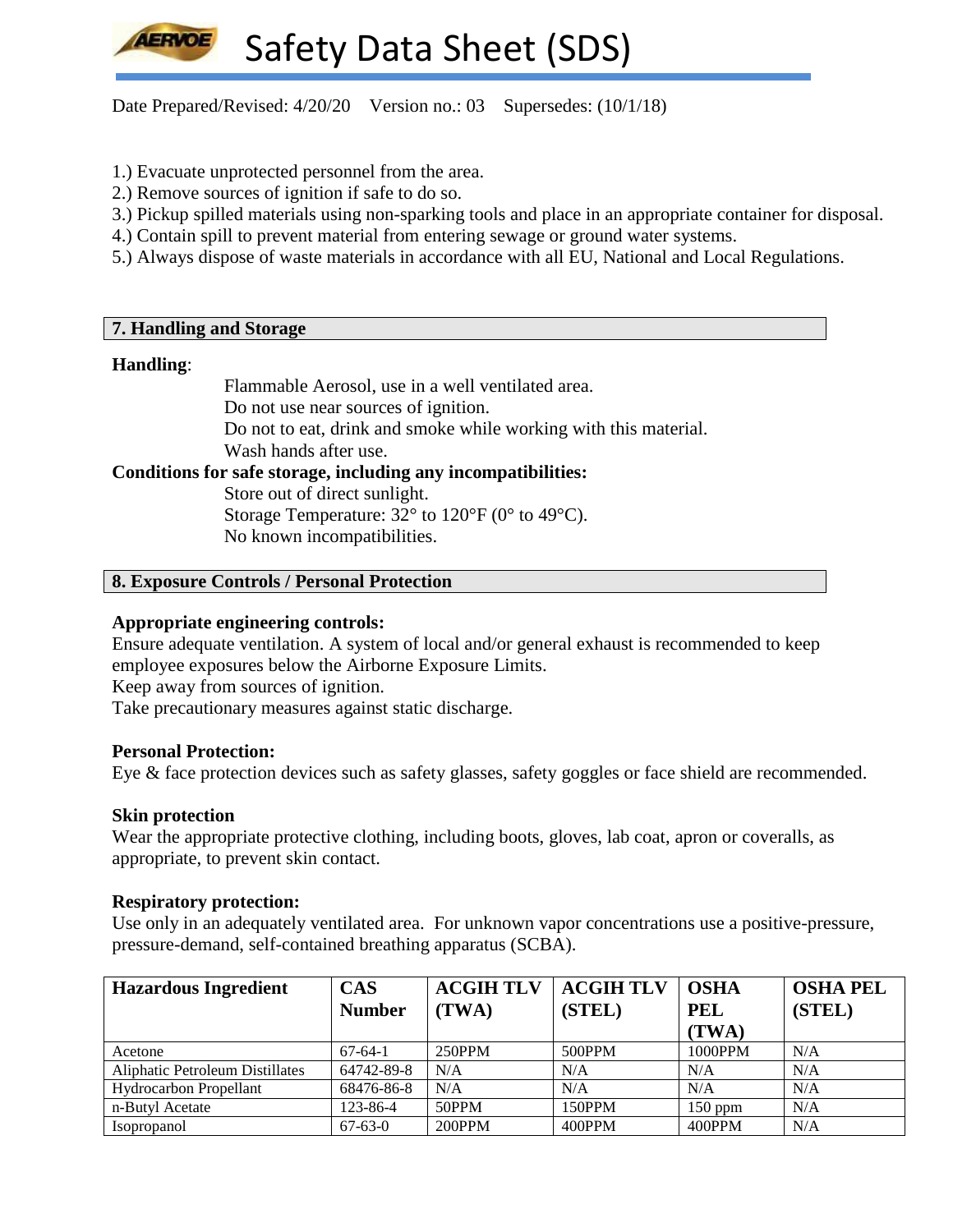Date Prepared/Revised: 4/20/20 Version no.: 03 Supersedes: (10/1/18)

# **\*Values are based on the 2019 Guide to Occupational Exposure Values by ACGIH**

# **9. Information on Basic Physical and Chemical Properties**

| Appearance: Clear                     | Odor: Ketone odor                   |
|---------------------------------------|-------------------------------------|
| Odor Threshold: N/AV                  | pH: Not Applicable (solvent Base)   |
| Melting Point: N/AV                   | Freezing Point: N/AV                |
| Initial Boiling Point: N/AV           | <b>Boiling Point Range: N/AV</b>    |
| Flash Point: < $0^{\circ}$ F (-18° C) | Evaporation Rate: Slower than Ether |
| Flammability Solid/Gas: Flammable gas | LEL: 1% UEL: 13%                    |
| Vapor Pressure: N/AV                  | Vapor Density: Heavier Than Air     |
| <b>Relative Density: N/AV</b>         | Solubility: Negligible              |
| <b>Partition Coefficient:</b>         | Auto-ignition Temperature: N/AV     |
| n-octanol/water: N/AV                 |                                     |
| Decomposition Temperature: N/AV       | Viscosity: N/AV                     |
| <b>Explosive Properties: N/AV</b>     | <b>Oxidizing Properties: N/AV</b>   |

## **10. Stability & Reactivity**

Possibility of hazardous reactions: Hazardous polymerization will not occur under normal conditions Chemical stability: Stable under normal conditions Conditions to avoid: Heat and ignition sources Incompatible materials: Strong Oxidizing Agents Hazardous decomposition products: Will not occur

# **11. Toxicological Information**

Reports have associated repeated and prolonged overexposure to solvents with permanent brain and nervous system damage. Repeated overexposure can also damage kidneys, lungs, liver, heart and blood

Routes of exposure: Eyes, skin, ingestion, and/or inhalation

| Acute toxicological data:                      | (Acetone) Acute oral LD50: $5800$ mg/kg(rat)<br>(Acetone) LC50: 21000 ppm $/ 8$ hr (rat)<br>(Isopropanol) LD50: $4700 \text{ mg}$ / kg (Rat-Oral)<br>(Isopropanol) LC50: 16000 ppm $/$ 4 hr (Rat-Inha) |
|------------------------------------------------|--------------------------------------------------------------------------------------------------------------------------------------------------------------------------------------------------------|
| Eye irritation data:                           | Eye Irrit. 2                                                                                                                                                                                           |
| Skin irritation/sensitization/absorption data: | Skin Irrit 2                                                                                                                                                                                           |
| Reproductive toxicity data:                    | N/AV                                                                                                                                                                                                   |
| Mutagenicity data:                             | N/AV                                                                                                                                                                                                   |
| Symptoms associated with physical contact:     | N/AV                                                                                                                                                                                                   |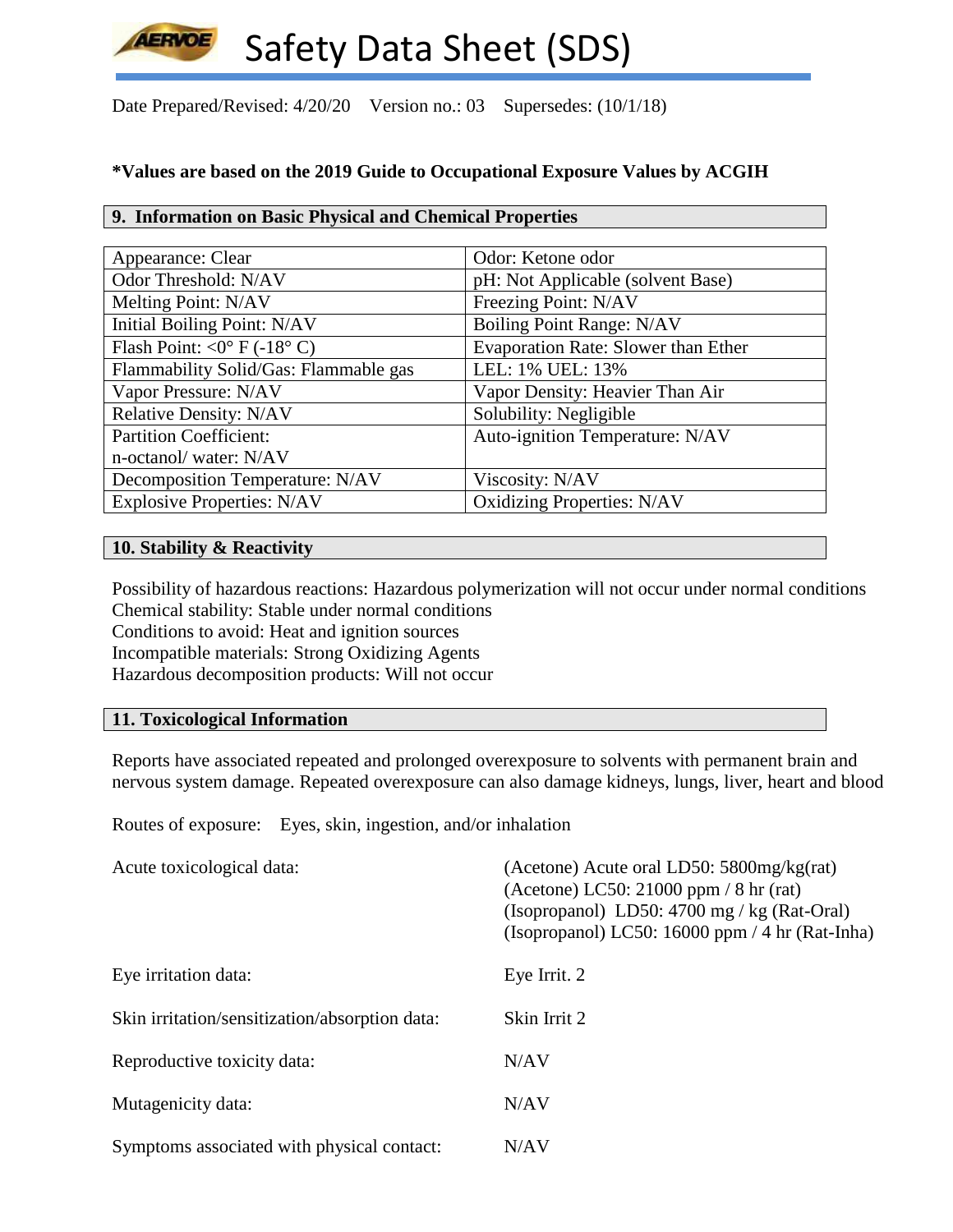Date Prepared/Revised:  $4/20/20$  Version no.: 03 Supersedes: (10/1/18)

Acute/chronic effects from short/long

term exposure: Irritating to skin. Prolonged/repeated contact may cause defatting of the skin which can lead to dermatitis. Not expected to be a skin sensitizer.

Known reportable carcinogens via the following agencies:

| NTP:  | N/AV   |
|-------|--------|
| IARC: | IARC-3 |
| OSHA: | TLV-A4 |

 $*$  Petroleum distillates may contain chemical carcinogens in limited quantities  $(< 0.01\%)$ . These quantities are determined by the supplier/fraction/purity of the distillate during the manufacturing process. Chemicals that may be present within distillates are listed on California's prop 65 list such as ETHYLBENZENE, BENZENE, and TOLUENE.

#### **12. Ecological Information**

Ecotoxicity: **No Data Available** Persistence and degradability: **No Data Available** Bioaccumulative potential: **No Data Available** Mobility in soil: **No Data Available** Results of PBT and vPvB assessment: **No Data Available** Other adverse effects: **No Data Available**

#### **13. Disposal Considerations**

**Waste Disposal:** Dispose of material in accordance with EU, national and local requirements. For proper disposal of used material, an assessment must be completed to determine the proper and permissible waste management options permitted under applicable rules, regulations and/or laws governing your location.

**Product / Packaging disposal:** Dispose of packaging in accordance with federal, state and local requirements, regulations and/or laws governing your location.

#### **14. Transportation Information**

#### **US DOT**

| <b>UN</b>     | <b>Proper Shipping Name</b> | Hazard         | Packing    | Marine     | Special      |
|---------------|-----------------------------|----------------|------------|------------|--------------|
| Number        |                             | $\text{Class}$ | Group      | Pollutant  | Provisions   |
| <b>UN1950</b> | Aerosols                    | 2. l           | <b>Not</b> | <b>Not</b> | Reference 49 |
|               |                             |                | Applicable | Applicable | CFR 172.101  |

#### **IMDG**

| UN            | <b>Proper Shipping Name</b> | Hazard         | Packing    | Marine     | Special          |
|---------------|-----------------------------|----------------|------------|------------|------------------|
| Number        |                             | $\text{Class}$ | Group      | Pollutant  | Provisions       |
| <b>UN1950</b> | Aerosols                    | 2.1            | <b>Not</b> | <b>Not</b> | Reference        |
|               |                             |                | Applicable | Applicable | <b>IMDG</b> code |
|               |                             |                |            |            | part 3           |